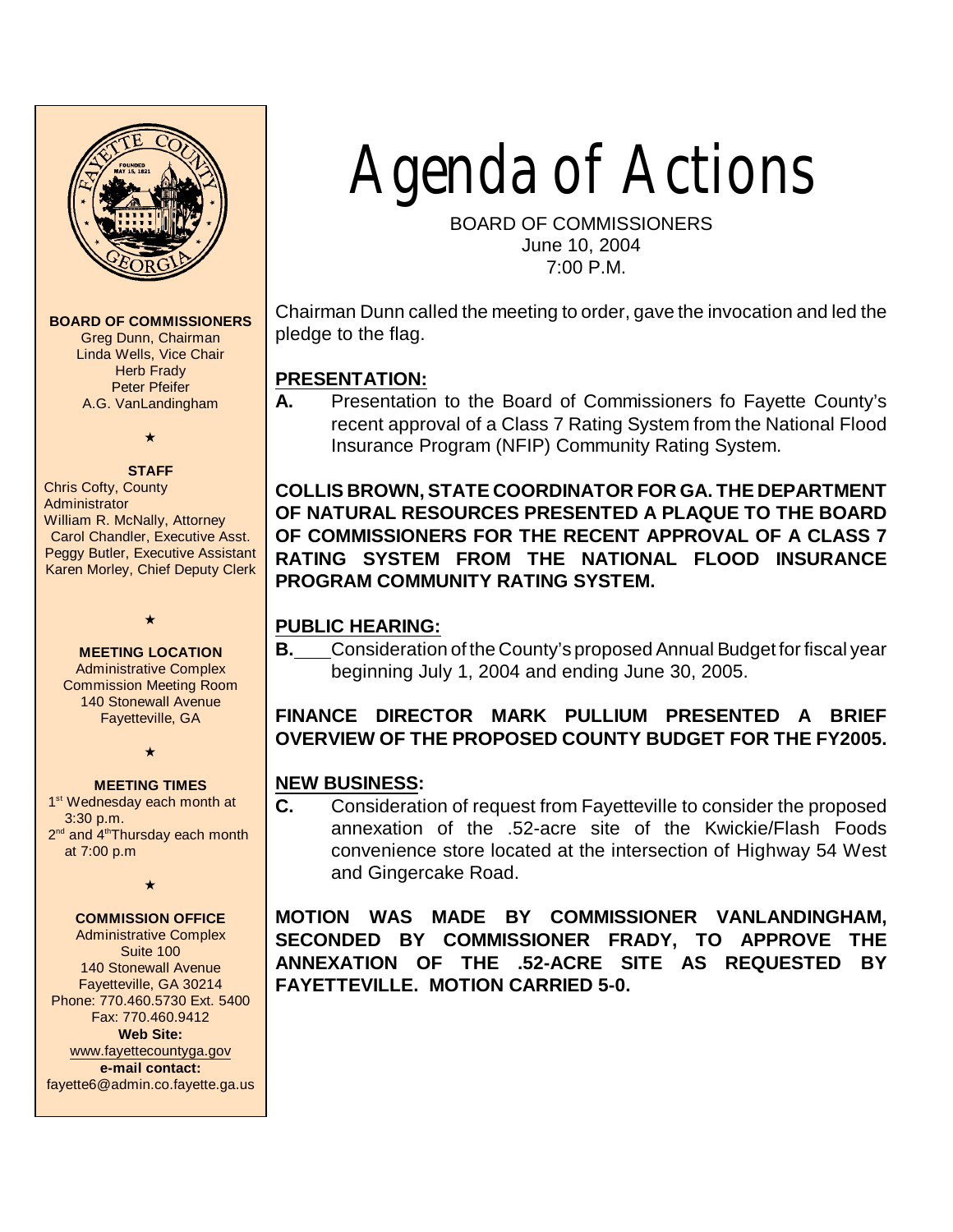**Agenda of Actions June 10, 2004 Page 2**

**CONSENT AGENDA: MOTION WAS MADE BY COMMISSIONER WELLS, SECONDED BY COMMISSIONER VANLANDINGHAM, TO APPROVE THE CONSENT AGENDA AS PRESENTED. MOTION CARRIED 5.-0.**

- **1.** Approval to authorize the Chairman to execute the Authorization Agreement with the Georgia Environmental Facilities Authority (GEPA) which would allow the County to make its loan payments electronically.
- **2.** Approval to increase revenues and the associated expenditures by \$45,000 for the Self Sustaining Services offered by the Recreation Department.
- **3.** Approval of intergovernmental Street Resurfacing Agreement with Fayetteville for the resurfacing of specified city streets.

#### **PUBLIC COMMENT:**

Members of the public are allowed up to five minutes each to address the Board on issues of concern other than those items which are on this evening's agenda.

#### **THERE WAS NO PUBLIC COMMENT**

#### **STAFF REPORTS:**

**SEPTIC TANK FAILURE AT SOCCER FIELDS AT MCCURRY PARK AND THE PUBLIC WORKS FACILITY:** County Administrator Chris Cofty asked the Board approve the bid award to the low bidder Environmental Wastewater Specialists in the amount of \$74,103 to repair the septic line repairs and to approve \$10,134.28 to purchase piping materials to be installed by Fayette County.

**MOTION WAS MADE BY COMMISSIONER VANLANDINGHAM, SECONDED BY COMMISSIONER WELLS, TO APPROVE THE LOW BIDDER AND THE PURCHASE OF THE PIPING MATERIALS FOR A TOTAL COST OF \$84,237.28. MOTION CARRIED 5-0.**

**ATTORNEY MCNALLY**: Attorney McNally requested an Executive Session to discuss six legal items.

**CHAIRMAN DUNN:** Chairman Dunn called attention to a typo in the *Fayette Daily News* regarding the article "Peachtree City Sells Wetlands to Fayette County". He said the article stated the County paid \$170,000 for 2.4 acres and it should have read \$170,000 for 94 acres.

**EXECUTIVE SESSION: MOTION WAS MADE BY COMMISSIONER WELLS, SECONDED BY COMMISSIONER FRADY, TO ADJOURN TO EXECUTIVE SESSION TO DISCUSS SIX LEGAL ITEMS. MOTION CARRIED 5-0.**